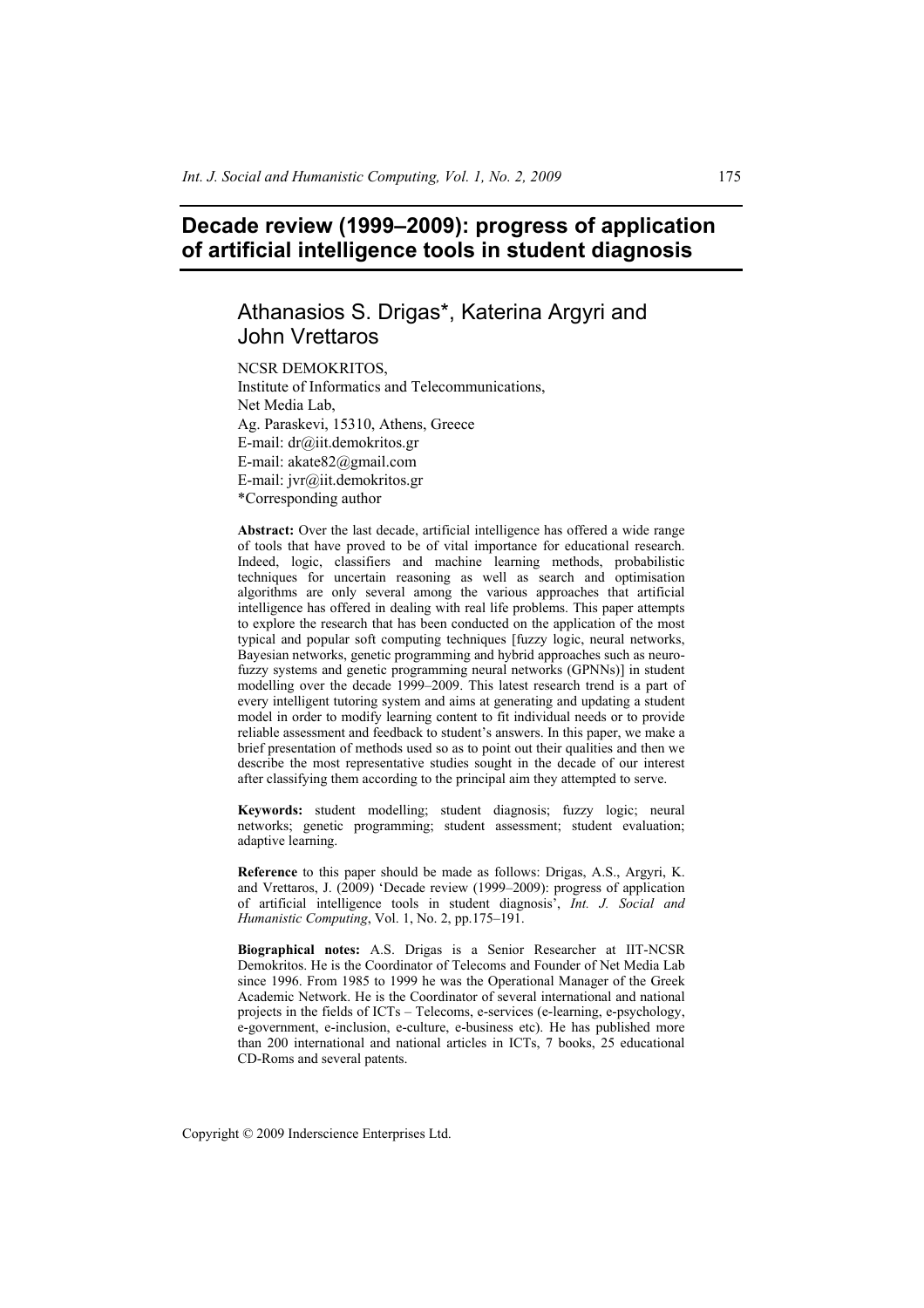Katerina Argyri obtained her diploma in 'Applied Mathematical and Physical Sciences' in 2007 after graduating from National Technical University of Athens. She is currently completing her Postgraduate studies in 'Applied Mathematical Sciences' with specialisation in Computational Mathematics at the same University and she is an Associate of Net Media Lab.

John Vrettaros is a Professor of Physics and Informatics and a Pedagogist. He is an Associate Researcher at the Institute of Informatics  $\&$ Telecommunications of N.C.S.R. Demokritos. He is the Coordinator of e-learning projects within Net Media Lab and he has published more than 40 international and national articles in ICTs, 4 books, 25 educational CD-Roms and several patents.

### **1 Introduction**

Traditionally, artificial intelligence aims at simulating filtering information, handling constraints, recognising patterns and making logical inferences as well as other activities necessary in order to deal with real life problems in an automated way. In the last decades, each and every one of the activities mentioned above have been a real challenge, as the researchers' community realised that they are of significant practical value for learning sciences especially when seeking to obtain in an automatic way active and reflective learning just like all learning theories suggest.

Artificial intelligence has a wide range of applications in the educational field and new directions are constantly given in educational research. Among the most typical of them are several areas such as intelligent information retrieval (Drigas and Vrettaros, 2004), natural language processing in order to accomplish tasks such as evaluation of student's work (McAlister and Wermter, 1999), intelligent agents (Baylor, 1999) [in the wider field of expert systems (Liao, 2005)], robotics (Alimisis et al., 2007), intelligent virtual environments (de Antonio et al., 2005), voice and image recognition (Salleh et al., 2004) especially used for data input in cases of learning or physical impairments and e-tutoring (Vrettaros et al., 2008).

In this paper, we will focus on the techniques incorporated during last decade (1999–2009) and on student modelling as it seems to be one of the latest research trends and in the same time one of the most significant and challenging tasks for an instructor, let alone for an intelligent tutoring system.

According to Stathakopoulou et al. (2005), student modelling is consisted of two components: the student model and the diagnostic module. The student model is one of the components of an intelligent tutoring system which provides a description of student-related information such as his knowledge level, skills or even preferences while diagnosis is the inference process which in the end updates the student model.

Brusilovsky and Eklund (1998) suggest that the student model keeps track of students' state of mind on the basis of their responses. Consequently, reliable student modelling comes up via careful student assessment, the process that allows the expert to diagnose the learner's mental state and knowledge status in order to check on the efficiency of teaching and to detect possible learning deficiencies.

The idea of the creation of a student model via an automated way is a realistic and hopeful one since according to Frias-Martinez et al. (2005), a user (in the more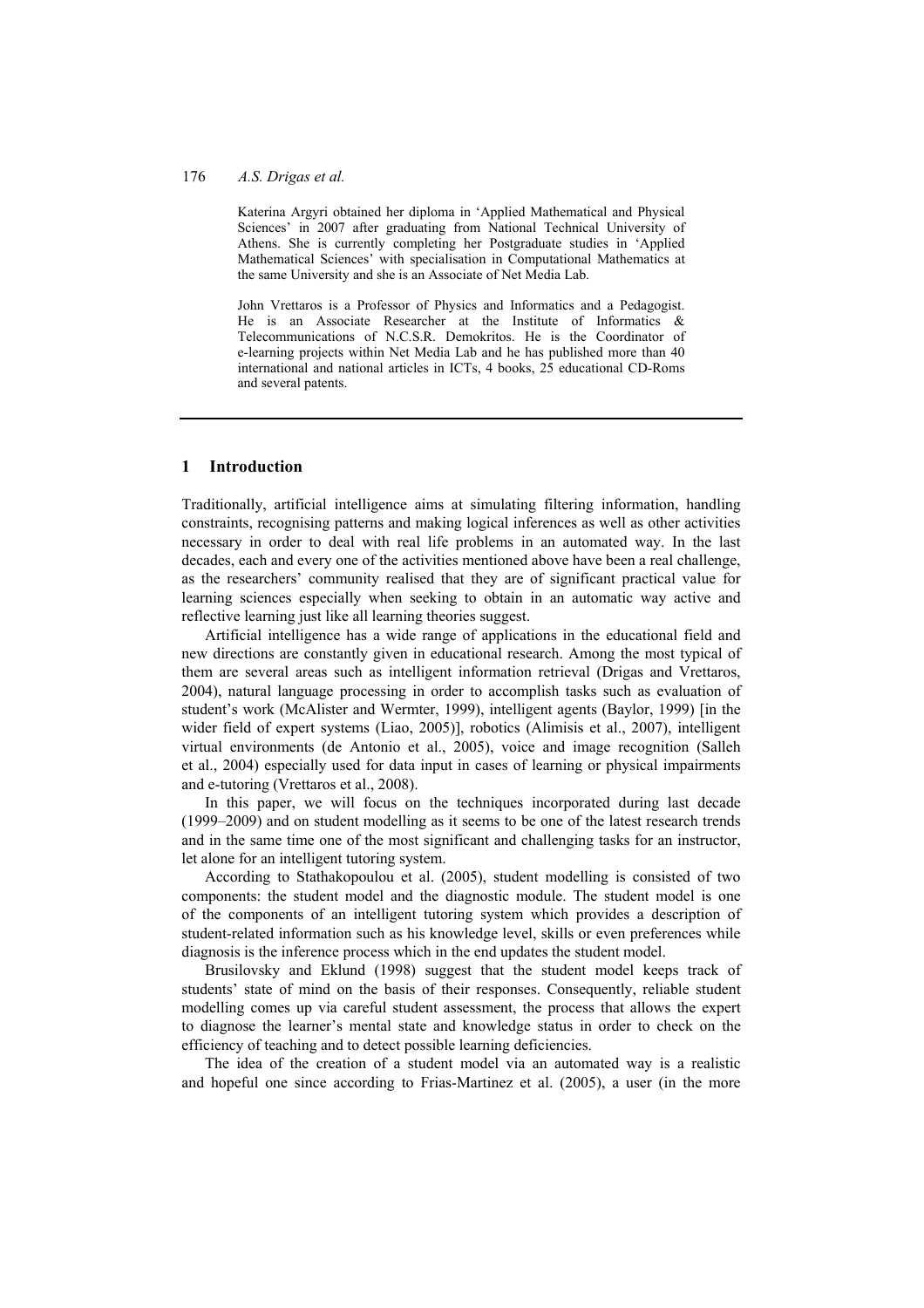generalised user modelling problem) leaves trail while using a hypermedia system and these data can be stored and used in order to generate further information, patterns and predictions.

The popularity of this task is more than justified if one takes into consideration the fact that 'student model enables these systems [adaptive and intelligent web-based educational systems (AIWBESs)] provide individualised course content and study support to help students with different background and knowledge status to achieve their learning objectives' (Homsi et al., 2008). After all, high adaptability in teaching, a goal strongly connected with student diagnosis, has proved to be a fruitful way to maximise learning results (Lane, 2006). Indeed, studies sought have shown that students process knowledge and learn in different ways and that is why researchers strongly believe that students learn in an efficient way when teaching is tailored according to their personal learning style and other individual characteristics (Haron and Salim, 2005).

In this context, many artificial intelligence techniques keep on triggering researchers' attention and their incorporation in more and more aspects of the educational field is being adopted.

To name just a few, neural networks, Bayesian networks, Markov models, control theory, fuzzy logic as well as search methods such as genetic and evolutionary algorithms are used to serve this purpose, alone, in all possible combinations among them, or in combination with different techniques, such as other machine learning algorithms for more efficiency.

#### **2 Artificial intelligence in student modelling**

As it was mentioned above, student modelling has been a real challenge for researchers in the educational field especially over the last decade. But in order for that to be achieved, the knowledge as well as the experience of the educational expert has to be represented in a precise way, and most importantly, the inference process used by the expert must be modelled and simulated (Grigoriadou et al., 2002).

The most useful tools for approaching those goals and finally obtaining reliable student diagnosis will be described in a few words and the qualities of each technique will be pointed out.

#### *2.1 Artificial intelligence methods used*

Artificial neural networks (ANNs) are computational models, inspired by the way biological neurons process information. These decision-making tools are weighted interconnected networks of artificial neurons and have the ability of 'learning' through experience via algorithms. Currently, neural networks become more and more popular in various scientific fields including the educational one. Just a few of their significant abilities are the fact that they recognise patterns, they derive meaning from vague data and not only they learn in an adaptive way, but they also identify matching in similar cases (Stathakopoulou et al., 2005). In education, the qualities of the neural networks are used in order to simulate and monitor a learner's cognitive progress (Ali and Ghatol, 2004) and to obtain classification of students sharing common characteristics.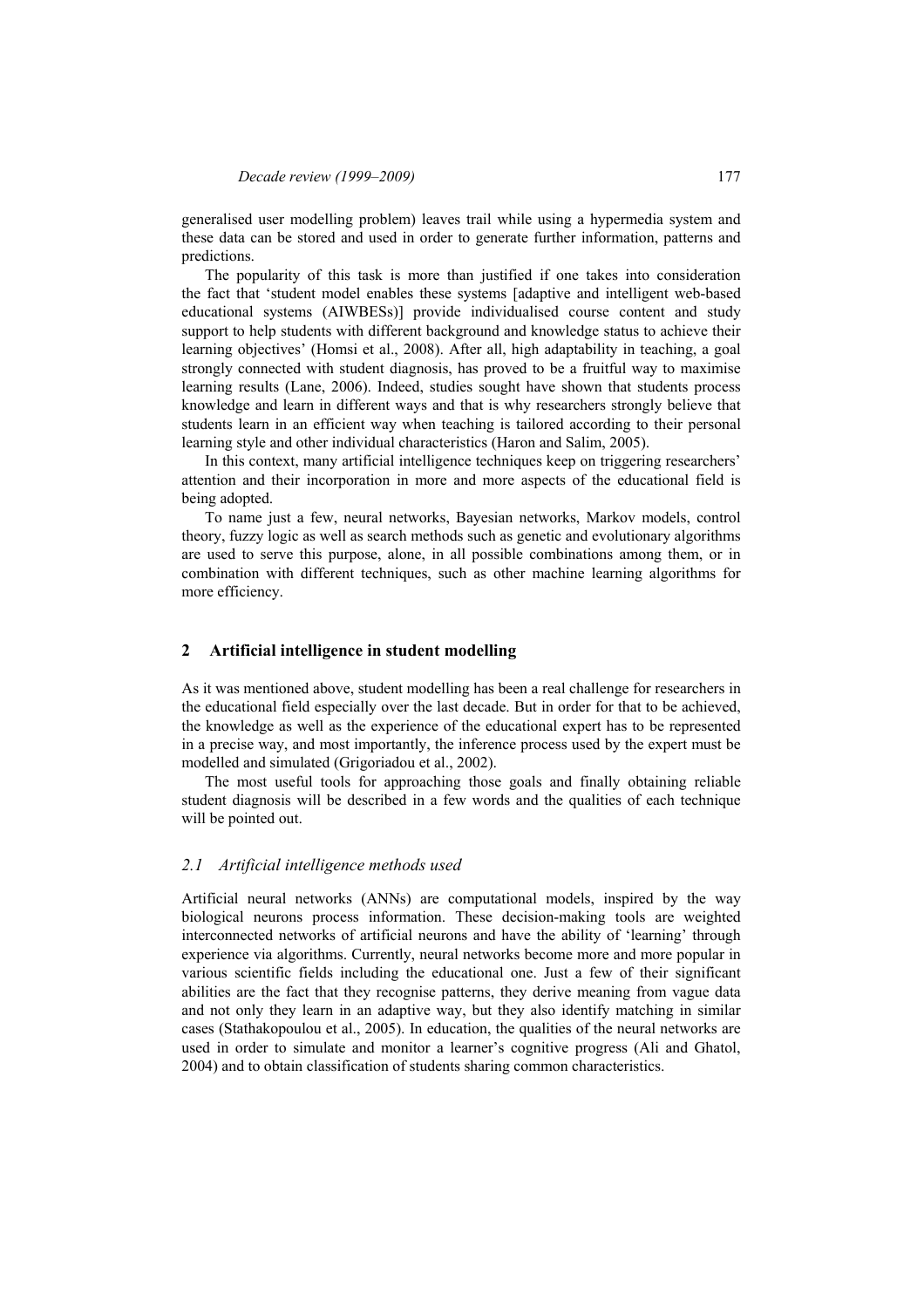Fuzzy logic is a multivalued version of Boolean logic based on fuzzy set theory. It was introduced [formally by Zadeh (1965) who axiomatised fuzzy set theory] in order to handle uncertainty in everyday problems caused by imprecise and incomplete data, as well as human subjectivity. A *fuzzy set* is defined as an ordered set  $(x, u<sub>A</sub>(x))$ ,  $\acute{o}x \circ v \in X$ *και*  $u_A(x) \in [0, 1]$ , equipped with a *membership function*  $\mu_A(x) \colon X \to [0, 1]$ , where

$$
\mu_{A}(x) = \begin{cases} 1, & x \text{ absolutely in } A \\ 0, & x \text{ absolutely not in } A. \\ (0,1), & x \text{ partially in } A \end{cases}
$$

The value  $u<sub>A</sub>(x)$  is called *degree of membership* or *membership value*. Consequently, one could say that Boolean logic is nothing but a generalisation of fuzzy logic since both versions coincide when membership function is allowed to have only two possible values (0/1). Fuzzy logic is gaining more and more popularity (even in business world since already by middle nineties more than 6.1 billion dollars were gained in a year just in Japanese fuzzy logic industry) and according to Stathakopoulou et al. (2005), the application of fuzzy logic principles in student modelling is more than attractive since it overcomes computational complexity issues and thanks to its human-like nature is user and designer friendly. In education, researchers try to take advantage of the way that fuzzy logic model human decision-making via if-then rules when seeking to achieve diagnosis of a student's knowledge level. Hawkes et al. (1990) were among the first to adopt fuzzy student modelling.

A Bayesian network is a directed acyclic graph (DAG) with its nodes representing random variables or events and with its edges encoding probabilistic relationships (dependence, independence, causality, etc.) among the variables. When incorporating statistical methods, this tool becomes very powerful for data analysis. Indeed, Bayesian networks offer a very intuitive visualisation which describes dependencies among variables, an easy way to learn causal relationships, to incorporate prior knowledge in data as well as to reduce the possibility of overfitting of the data. Additionally, according to Li et al. (2004), they offer efficient reasoning and semantic representation and provide an effective way to deal with prediction, classification and clustering especially when combined with prior knowledge and observed data. Bayesian networks have been applied successfully in various fields such as medical diagnosis [Pathfinder (Heckerman et al., 1989) and DIAVAL (Díez, 1994)] and diagnosis of mechanical failures.

In 1992, Villano was the first to suggest the application of probabilistic student models. Since then, various similar attempts have taken place even though high computational complexity discourages relevant research.

Genetic programming is a search algorithm used to identify the most efficient candidates for a specific task via the creation of a computer programme. It is based on biological evolution principles, namely the Darwinian survival of the fittest. The steps that a genetic algorithm follows are presented below:

- assess the initial population according to specified criteria
- if a possible solution satisfies the criteria, stop
- select the most satisfying candidate and reproduce (via crossover and mutation)
- return to the first step.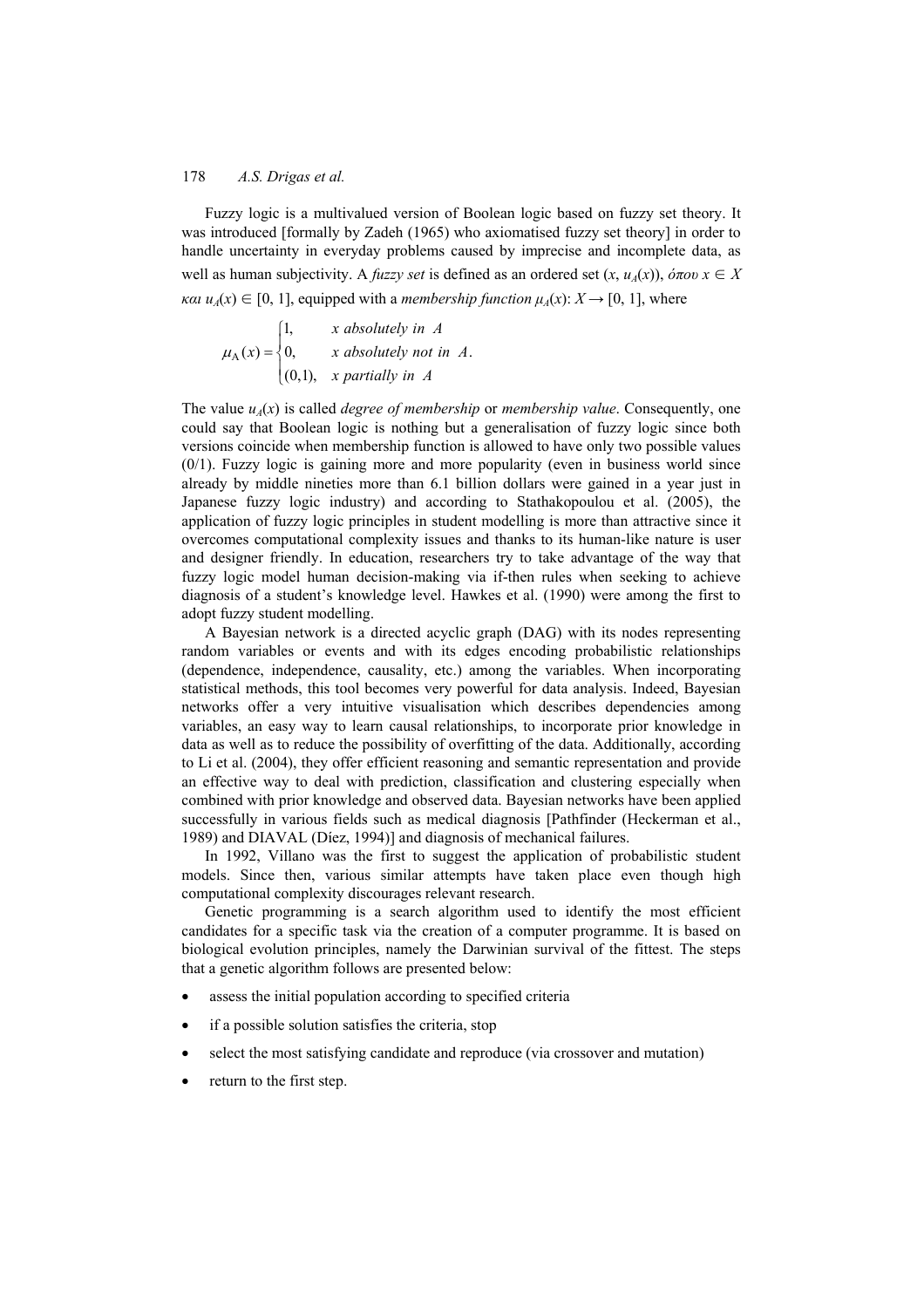In education, genetic algorithms are a valuable tool since they can be used to derive a reliable expert knowledge representation.

Last but not least, many hybrid approaches are among the most popular choices of educational researchers since through research conducted so far, they have proved to deal better with complexity and vagueness issues. Among the most popular synergies are neuro-fuzzy systems and genetic programming neural network (GPNN) methodology. In the first case, many problems coming up during separate use of the two technologies are being overcome since their combination offers a fuzzy inference system which uses a neural network learning process (Al-Hammadi and Milne, 2003). The latter approach takes advantage of the fact that genetic algorithms can provide optimal network architectures (Siddique and Tokhi, 2001). In other words, genetic programming is applied on an initial population of neural networks in order to obtain an ideal one via reproduction, crossover and mutation.

#### *2.2 Literature sources and filtering*

During the last decades and especially in the last one, research of artificial intelligence in education has expanded in so many levels that it would be impossible for someone to study in detail all kinds of research achievements. Consequently, we chose to analyse a subset of all the papers examined, the one that covers issues useful in obtaining accurate and reliable student modelling. We were initially based on a range of 200 papers analysing the subject under study. The papers we studied were retrieved from platforms such as ISI Web of Knowledge, database bibliography sites such as Digital Bibliography & Library Project (DBLP) and Scopus as well as web search engines such as Google Scholar. The research was conducted combining the following keywords: student model, student modelling, student diagnosis, intelligent learning systems (ILSs), intelligent tutoring systems, fuzzy logic, neural networks, genetic programming, neuro-fuzzy systems, learning styles, adaptive learning and assessment. So, after completing a detailed literature review and a filtering with respect to the publication year, the artificial intelligence methods used and the main relevant conferences and journals, we came up with the final selection of papers. In the end, we came to the conclusion that the most meaningful way to organise the research in the particular field is to categorise the studies conducted according to the purpose they attempted to serve.

#### **3 State of the art**

First of all, we need to observe that one common goal that the majority of papers under study shared was the classification of the students, namely the attempt for every student to be mapped in one of several predefined groups. The classification purpose though was different from study to study. There were researchers that chose to achieve this categorisation giving emphasis to the individual characteristics (such as learning style) of a student and so the enhancement of individualised learning was the actual goal. There where also researchers that gave emphasis to coming up with a reliable assessment method of students cognitive state some of them seeking to the traditional students' assessment and ordering and others to predict students' future performance or even to fix in time serious learning deficiencies.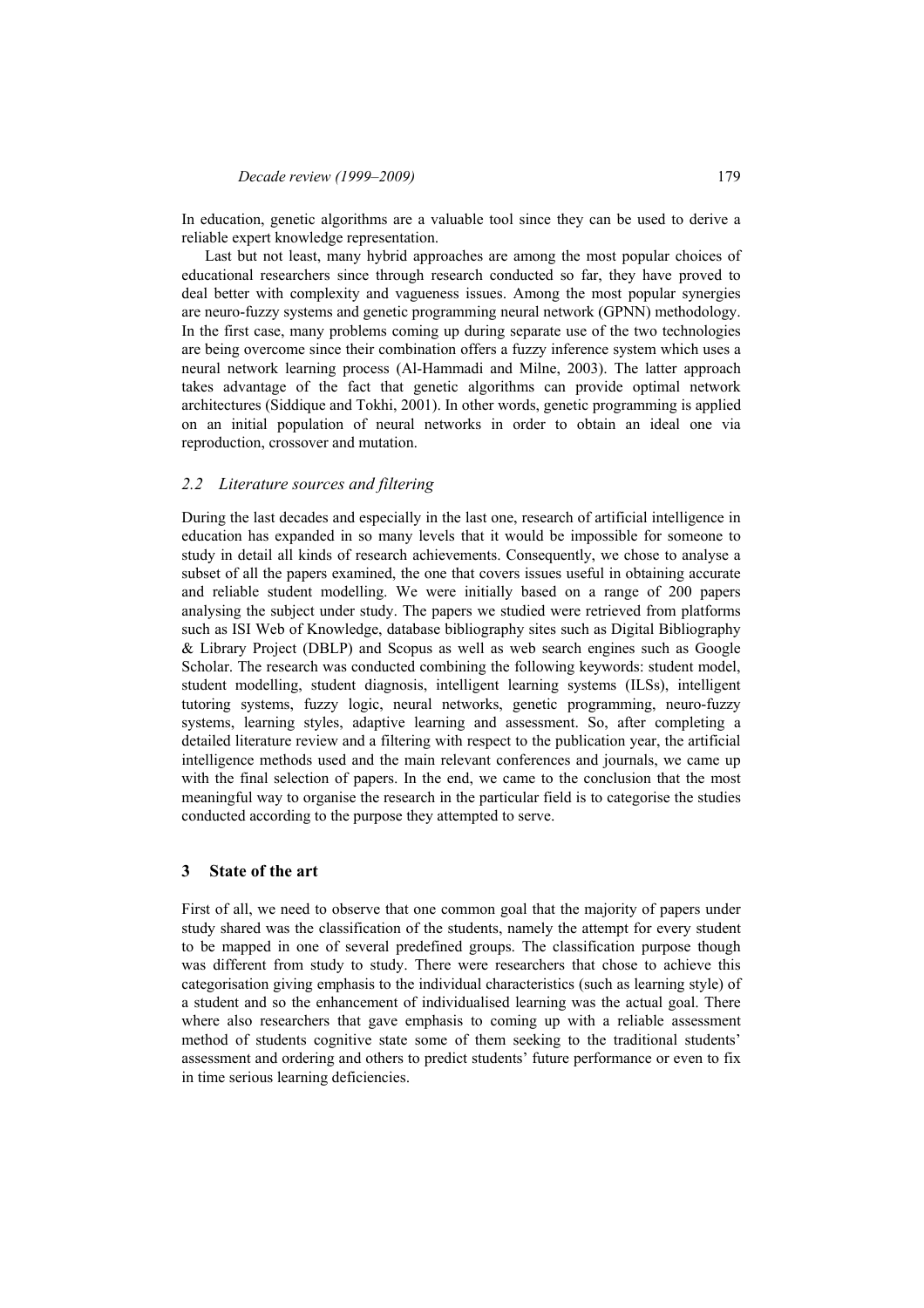#### *3.1 Studies classifying students according to their knowledge level/modelling their future performance*

Ma and Zhou (2000) implemented a fuzzy set approach in order to assess the outcomes of learning process. In this paper, fuzzy set principles were applied to the determination of the assessment criteria and the corresponding weights and finally students' performance was evaluated on a fuzzy grading scale according to the selected criteria. The application of this method as well as the use of a group decision support system (GDSS) (Ma, 1996) was attempted in the Department of Information Systems at the City University of Hong Kong (Zhou et al., 1999; Kwok and Ma, 1999). With the help of a control group, experimental results have proved that this method empowers a deeper approach of learning (Ma and Zhou, 2000).

Olds et al. (2000) have implemented a software package called Cogito aiming at accurate and inexpensive measurement of the students' ability to think critically acquired so far. Cogito makes use of a neural network in order to obtain pattern recognition in learners' data and finally matching with models of intellectual development that have come up via traditional interviews. Cogito keeps being developed, retraining the neural network with new data extracted from interviews on 60 additional subjects, updating its interface and forming extra partnerships with several institutions (Olds et al., 2000).

Weon and Kim (2001) introduced a learning evaluation system aiming at providing more flexible results comparing to numerical results which come up applying traditional assessment methods. This approach makes use of fuzzy linguistic variables representing each question and then evaluates a score taking into account the membership degree of uncertainty factors. This method has been tested on fourth grade students of an elementary school with promising results (Weon and Kim, 2001).

According to VanLehn and Niu (2001), the ANDES physics tutoring system is equipped with a student modeller which uses Bayesian networks. The principal aim that the network serves is determination of the rules that the student has probably mastered. Since those probabilities constantly change, ANDES needed a dynamic belief network (Russell and Norvig, 1995). In ANDES, every student has his personal file that contains for every rule, the probability that the student has mastered the rule. When a student is dealing with a problem, a Bayesian network is created and as the student solves the problem the network is constantly updated. Once the problem is closed, the posterior probabilities are stored in the student's file (VanLehn and Niu, 2001).

Al-Hammadi and Milne (2004) designed a student classification method using neurofuzzy techniques in order to obtain learners' performance prediction before admission to college. The learner's secondary school marks and his college entry test performance are the inputs of the neuro-fuzzy system while it outputs the student's performance in the first semester of his college studies. This system, NEFCLASS, was proposed for pattern recognition and fuzzy data analysis. Tests have been conducted using actual student exam results and the participants were classified into three categories according to the expected performance with encouraging results in most cases (Al-Hammadi and Milne, 2004).

Vrettaros et al. (2004) developed a diagnostic system of taxonomies based on fuzzy logic which is mostly ideal for e-learning systems (Drigas et al., 2004a, 2004b). The procedure described by the authors consists of an initial processing of the filled up questionnaires, students' categorisation into level in five separate theme sections and students' categorisation according to the given answers into one of the predefined knowledge levels. This system has been tested on 100 high school and senior high school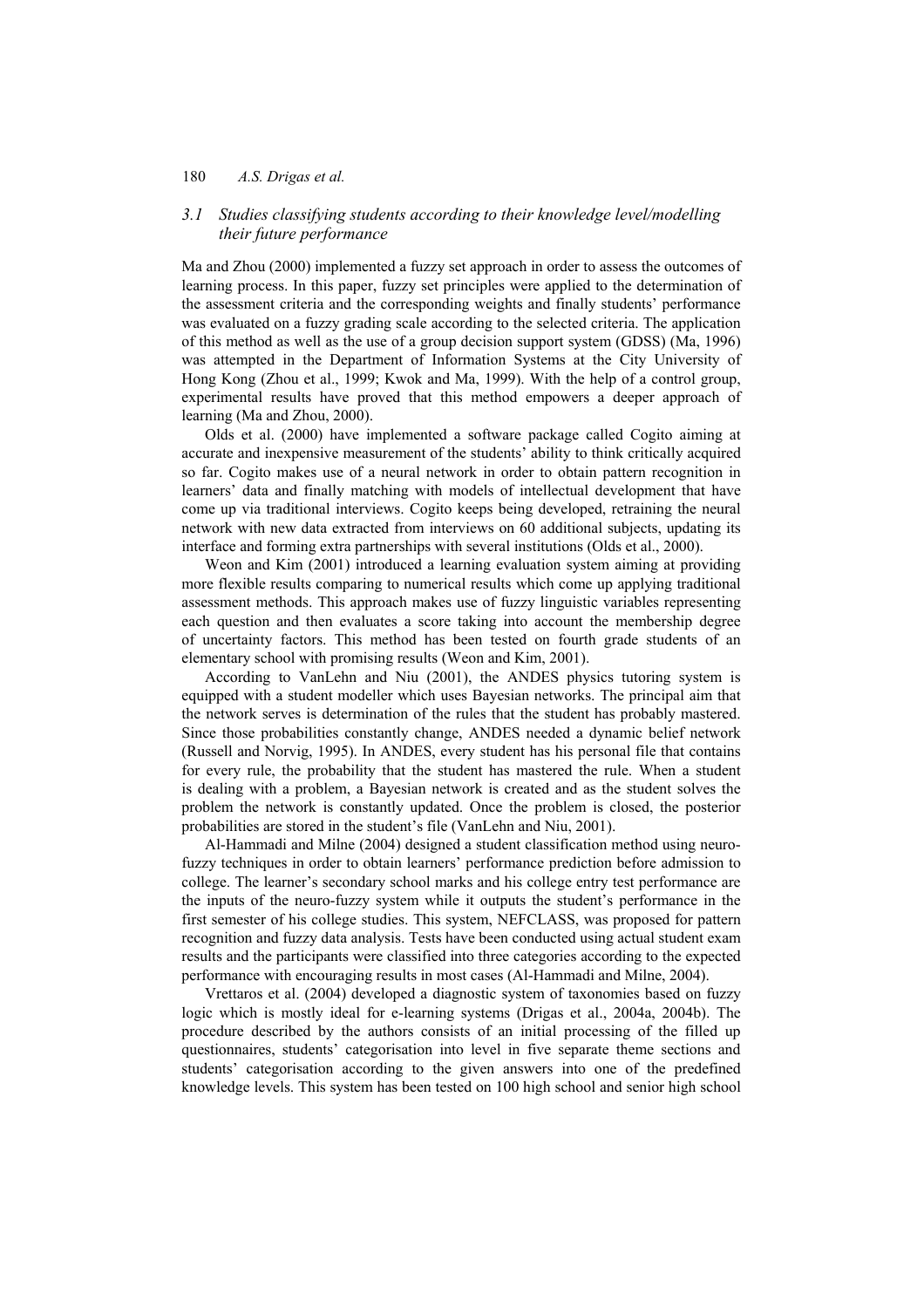students in mathematics and results were in significant accordance with cognitive science expert's results (Vrettaros et al., 2004) (Figure 1).

**Figure 1** Inputs and output of the system (see online version for colours)



*Source:* Drigas et al. (2004b)

Nykänen (2006) introduced a fuzzy system aiming at predicting students' performance and finally preventing students from failing, dealing in time with serious learning deficiencies and giving extra assistance if needed. Experiments have been conducted using two datasets which describe students' performance in a university mathematics course in 2003 and 2004 at the Tampere University of Technology, Finland (Nykänen, 2006).

Sevarac (2006) used a neuro-fuzzy reasoner (NFR) system ideal for e-learning applications performing student modelling in a flexible way since it can be easily tailored to the teacher's preferences. As an application, the author presents the use of the system for students' classification reasons according to the test results and the time of test completion. The classification rules were taken from a human expert and the predefined classes were bad, good, very good and excellent. The system went through an initial testing with very satisfying success rate and it was also successfully tested through an actual e-learning application called Multitutor (Sevarac, 2006).

Desmarais and Gagnon (2006) explored the use of two Bayesian frameworks (of one typical Bayesian network and of a constrained version under the assumption of local independence) in an attempt to predict item outcome. The two approaches were compared over their predictive power and their performance was measured using data from real tests to conduct simulations. The experiment attempts to simulate the assessment process. After the choice of an item, the result of the answer, whether it is a success or a failure, is fed to the inference algorithm. Although both methods turn out to give accurate predictions, the constrained one obtains better predictive results (Desmarais and Gagnon, 2006).

Wei and Blank (2006) conducted an experiment in order to study the sufficiency of atomic Bayesian networks for student models. Indeed, a student model was presented, aiming at diagnosis of student's knowledge state in CIMEL-ITS, an intelligent tutoring system that helps beginners learn object-oriented design in a CS1 course (Blank et al., 2005; Moritz and Blank, 2005; Moritz et al., 2005; Wei et al., 2005). After using 240 simulated students, ABNs were evaluated as very powerful tools as they seem to be able to offer not only accurate but also quick student diagnosis (Wei and Blank, 2006).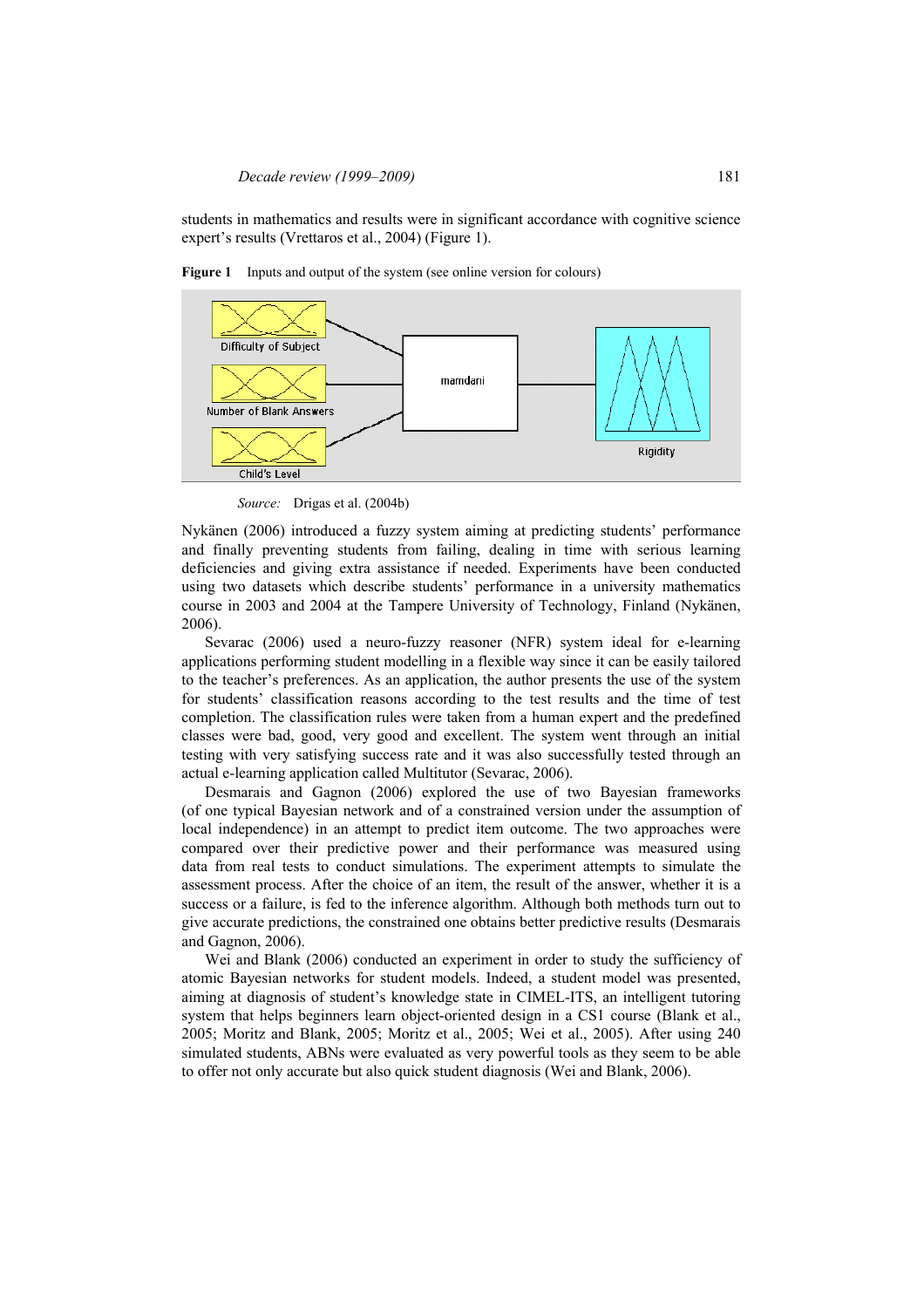Chang et al. (2006) presented an effort to model a student's changing knowledge state during skill teaching. For this purpose, they introduced a tool called Bayes Net Toolkit-SM that helps training and evaluating dynamic Bayesian networks. It inputs a student model (XML file) and outputs BNT MATLAB code to train and evaluate this model. The data were extracted from 360 children between six and eight years old who used Project LISTEN's Reading Tutor (Mostow and Aist, 2001) in the 2002–2003 school year. The children were separated into two groups (training and testing set) and a dynamic Bayesian network was set up using BNT-SM. This paper describes dynamic Bayesian networks as a very powerful tool for student modelling (Chang et al., 2006).

Zapata-Rivera (2007) adopted the indirectly visible Bayesian student modelling approach which was implemented in the context of assessment-based learning environment (ABLE) for English grammar that included: a Bayesian student model, an indirectly visible student model and pedagogical agents. Here, pedagogical agents question the Bayesian student model in order to implement adaptive algorithms. English ABLE tools and interface were tested using 149 native Spanish speakers with encouraging results (Zapata-Rivera, 2007).





*Source:* Vrettaros et al. (2008)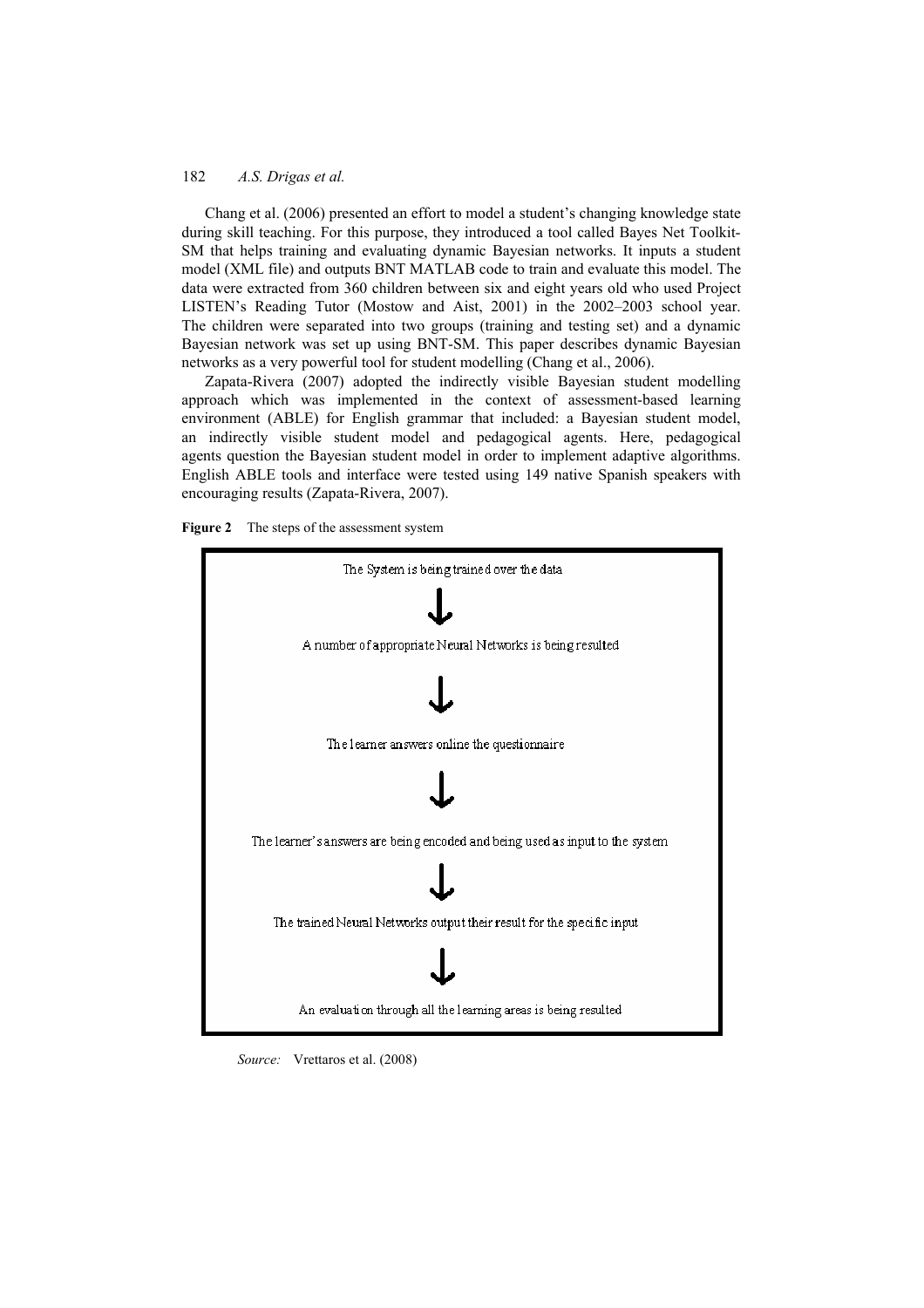Vrettaros et al. (2008) tried to obtain learners' assessment evaluating their answers according to a number of examined criteria. The final aim was to equip the e-learning platform with a reliable evaluation tool substituting an e-tutor. This was attempted with the implementation of a neural network genetic programming method. The GPNN system was trained through students' answers as well as the assessment given by an expert, and to be more specific, through actual data extracted from an educational project called DEDALOS. Genetic programming was incorporated in the neural network approach (as an alternative to a backpropagation algorithm) for optimisation reasons such as quick convergence to the solution (Vrettaros et al., 2008) (Figure 2).

Wang and Chen (2008) suggested a new way of evaluating students' answerscripts with the use of fuzzy numbers in combination with degrees of confidence of the evaluator and considering a degree of optimism for each evaluator to achieve flexibility. Nine satisfaction levels represented by triangular fuzzy numbers were used for students' classification (Wang and Chen, 2008). Experimental results indicated that the approach proposed in this paper is an intelligent and stable one comparing to older methods proposed (Biswas, 1995; Chen and Lee, 1999).

### *3.2 Studies inferring individual characteristics and aiming at adaptive learning*

Hwang (1999) came up with an intelligent computer-assisted testing and diagnostic system which empowered individualised learning as it had the ability of providing dynamic tests according to the learner's characteristics. This system is based on fuzzy reasoning principles and enhances the improvement of students' learning status. This is obtained giving the learner the choice to adjust the parameters according to which the test items differentiate, offering guidance after the learner has done the test as well as offering indications in case of learning deficiencies. The system consists of a student information database, an item bank, a Java-based interface, a testing and diagnostic unit as well as a fuzzy interface. For the evaluation of the instructing system, a group of 30 students from a primary school was used with encouraging results (Hwang, 1999).

Kinshuk et al. (2001) have used a fuzzy propagation approach which is based in a neuro-fuzzy system aiming at maximising adaptability in business education tutoring. The student's data that come up during interaction are being input to the FBP in order for the network to be trained. The system described by the authors consists of the interactive mode where learning takes place and of the assignment mode where assessment of the student's success in the first mode takes place (Kinshuk et al., 2001).

Shen et al. (2001) constructed an assessment system, part of a studentoriented network system, ideal for web-based distance learning. It makes use of several artificial intelligence technologies such as neural networks, fuzzy set theory, genetic and backpropagation algorithms in order to succeed not only in assessing and classifying students, but also in constructing types of student profiles so as to empower the adaptability of the learning content to each individual's needs. Via those technologies, the results are impressive even in cases where data is extremely vague and subjective (Shen et al., 2001).

Grigoriadou et al. (2002) have attempted to achieve precise student diagnosis incorporating fuzzy logic and multicriteria decision-making in intelligent system for personalised instruction in a remote environment (INSPIRE), a web-based adaptive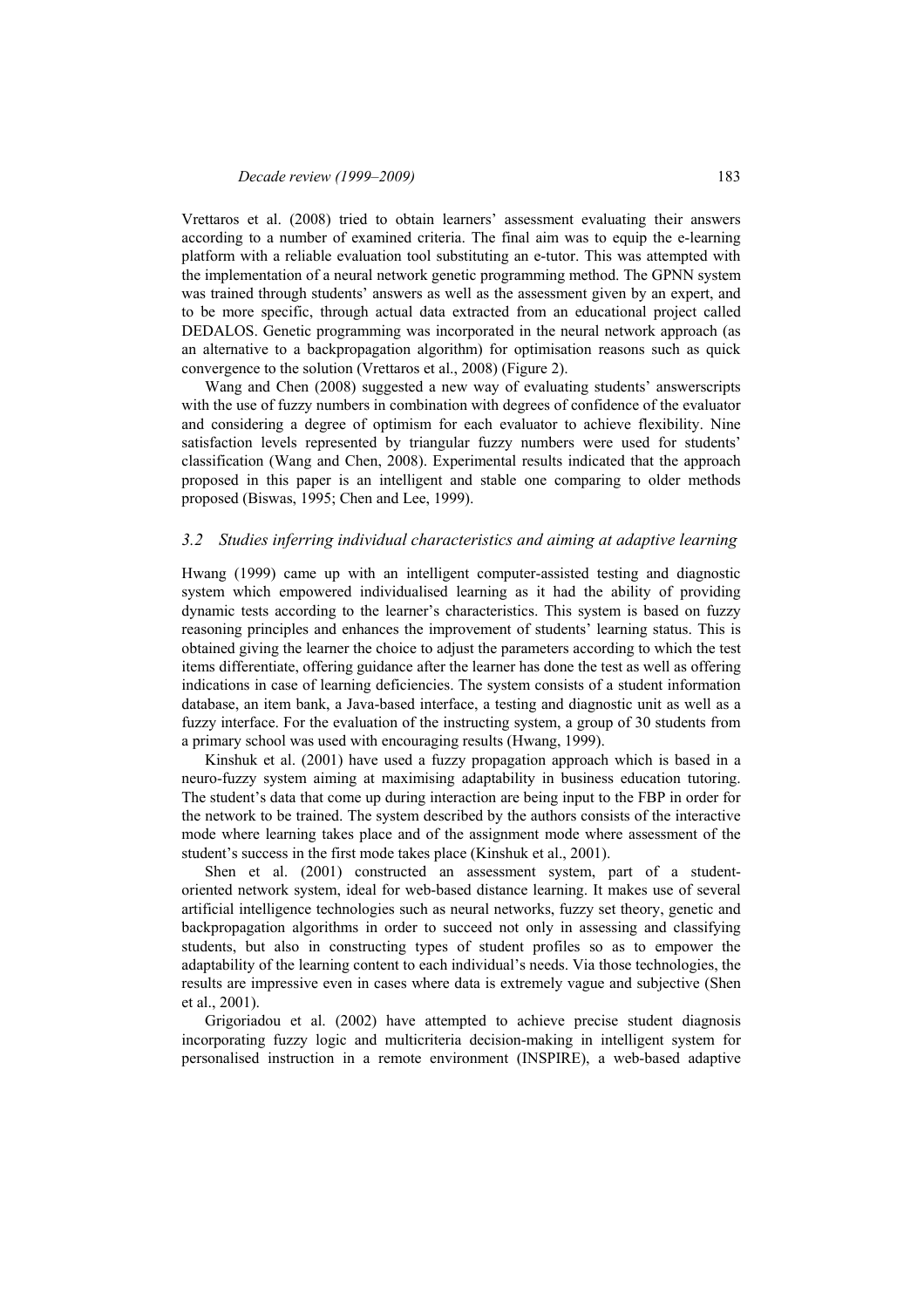educational hypermedia system (AEHS) (Brusilovsky, 1996). Via this combination, enhancement of adaptability of INSPIRE is being achieved. The authors focus on student's diagnostic module which aims at student's classification according to his knowledge level and learning style. The method described has been tested over 20 postgraduate students of the Department of Informatics and Telecommunications of the University of Athens and proved to offer students' assessment as much reliable as the one performed by a human teacher (Grigoriadou et al., 2002).

de Arriaga et al. (2003) created an ILS based on multi-agent architectures. Via this system, using a fuzzy set for each individual and for each one of the basic learning styles, the determination of the learning style is obtained. Secondly, the student's knowledge level as well as the learning ability is being assessed, and finally, the overall student grade comes up. This technique has already been used in TUTOR3, and according to the results, the assessment performed is reliable and the individualisation of the learning process is enhanced (de Arriaga et al., 2003).

Stathakopoulou et al. (2005) attempted to create and update a student model identifying students' individual characteristics. For this purpose, a neural network-based fuzzy model was implemented where the fuzzy component aimed at simulating human decision-making and the neural networks were incorporated to provide it with learning and generalisation abilities. Neural networks were trained through actual students' profiles. The diagnosis that came up with the help of the model was compared to the one based on the judgement of a group of five teachers and the model proved to handle uncertainty in a smooth way even if we are dealing with marginal cases (Stathakopoulou et al., 2005).

Vomlel (2003) gave an accurate description of how a Bayesian network model used in an adaptive test can be built. The paper was based on a semester project during which aimed at designing an adaptive test of students' knowledge of basic operations with fractions. According to the author, the particular application of Bayesian networks may be described as generalisation of the multidimensional item response theory (IRT) which is the typical approach when seeking to obtain educational and psychological testing since the 1960s. The presented application is believed to offer accurate modelling of the student reasoning process (Vomlel, 2003).

Mir Sadique and Ghatol (2004) attempted to use the architecture of the adaptive neuro-fuzzy inference system (ANFIS) in the field of intelligent tutoring systems aiming at reliable and precise student modelling. According to the authors' description, learners are tested in concept understanding, memorising skills and possible misconceptions and results of these tests are given as input in the inference system. Finally, learners' performance is categorised as poor, fair, good or excellent. This method has proved to give results matching to those that come up from human teachers' evaluation (Mir Sadique and Ghatol, 2004).

According to de Arriaga et al. (2005), FINANCE, a system for learning financial accounting and business analysis based on a fuzzy intelligent research system called NEOCAMPUS2, offers a full and reliable student model. According to experimental results with the necessary use of control groups, FINANCE turned out to be a fruitful way of learners' assessment especially comparing to the traditional evaluation methods. Most important of all, this method achieved significant acceleration of the novices' turning into experts (more than 25% time needed for the control groups) (de Arriaga et al., 2005).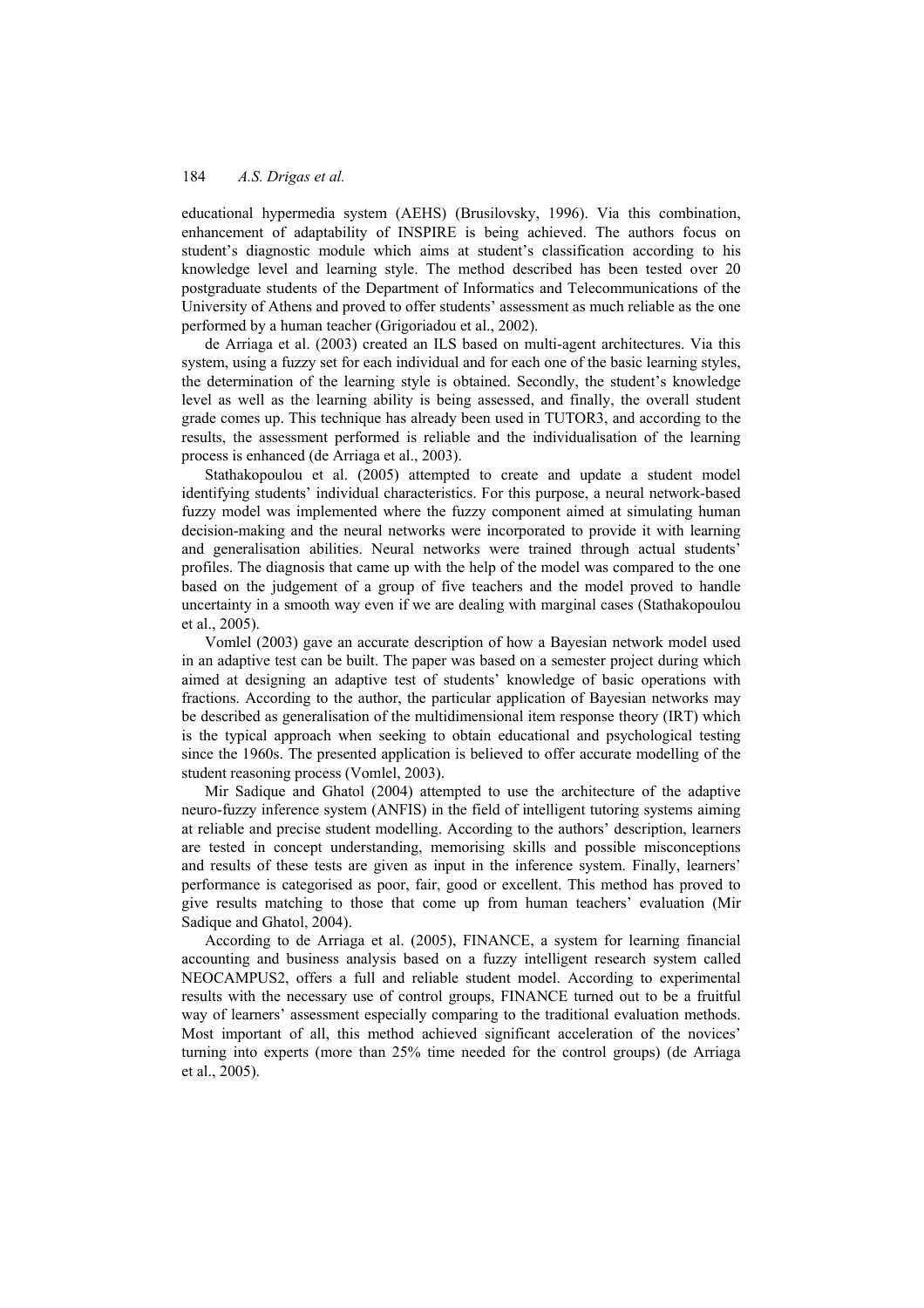Moebs et al. (2007) suggested a set of tools and techniques for the tailoring of blended learning scenarios to the learning styles of learners. The tools consisted of four components, the first of which described a probabilistic method to automatically estimate the learning style of a student based on Felder's index of learning style (Felder and Spurlin, 2005). This paper made use of a Bayesian network in order to diagnose a student's learning style from observable data characterising the blended learning material and the student's performance (Moebs et al., 2007).

Yang et al. (2007) constructed a Bayesian network structure in a student model proving the effectiveness of the particular method in determining if a student masters a particular knowledge item or not. Student's learning condition is abstractly expressed by extracting information from students' interaction with the machine interface and by using probability mechanism to infer. The proposed student model attempts to turn the abstract expression into a clearer one in order to tailor learning process according to the requirements of a particular user (Yang et al., 2007).

Carmona et al. (2007) attempted to detect students' learning preferences with the use of adaptive machine learning algorithms. Here, an initial student model and a decision model for each individual are built. Then, the authors make use of a dynamic Bayesian network (Dean and Kanazawa, 1989) in order to design a learning style model. The model is initialised with the student's scores obtained to the *Index of Learning Style Questionnaire* (ILSQ) (Felder and Soloman, 2007), and then, it is updated through student's selections. The decision model, which decides whether a resource is interesting to a student or not, is based on Bayesian network classifiers (BNCs) (Friedman et al., 1997). The model proposed in this paper has turned out to be very useful in e-learning system especially when dealing with large volumes of available information.

Homsi et al. (2008) introduced the AIWBES which makes use of an algorithm based on Fuzzy-ART2 neural network and hidden Markov model (HMM), which is a stochastic method. Reliable student modelling is attempted through two stages, the initialising where personal and educational information is gathered and the updating one which updates the knowledge status. The goal of this system is assessing learners taking into consideration five parameters and determining their knowledge level in order to categorise them in six levels. This study attempted a hybrid approach combining a machine learning algorithm with a soft computing synergy and according to experimental results, the combination which was used achieved a precise learners' categorisation (Homsi et al., 2008).

| Title                                                                                   | Year | <i>Individual</i><br><i>characteristics</i><br>/adaptive<br>learning | Students'<br>classification<br>based on<br>their<br>performance | Students'<br>classification<br>based on<br>their<br>predicted<br>performance |
|-----------------------------------------------------------------------------------------|------|----------------------------------------------------------------------|-----------------------------------------------------------------|------------------------------------------------------------------------------|
| Development of an intelligent<br>testing and diagnostic system on<br>computer networks' | 1999 | Yes                                                                  |                                                                 |                                                                              |
| 'Fuzzy set approach to the<br>assessment of student-centered<br>learning'               | 2000 |                                                                      | Yes                                                             |                                                                              |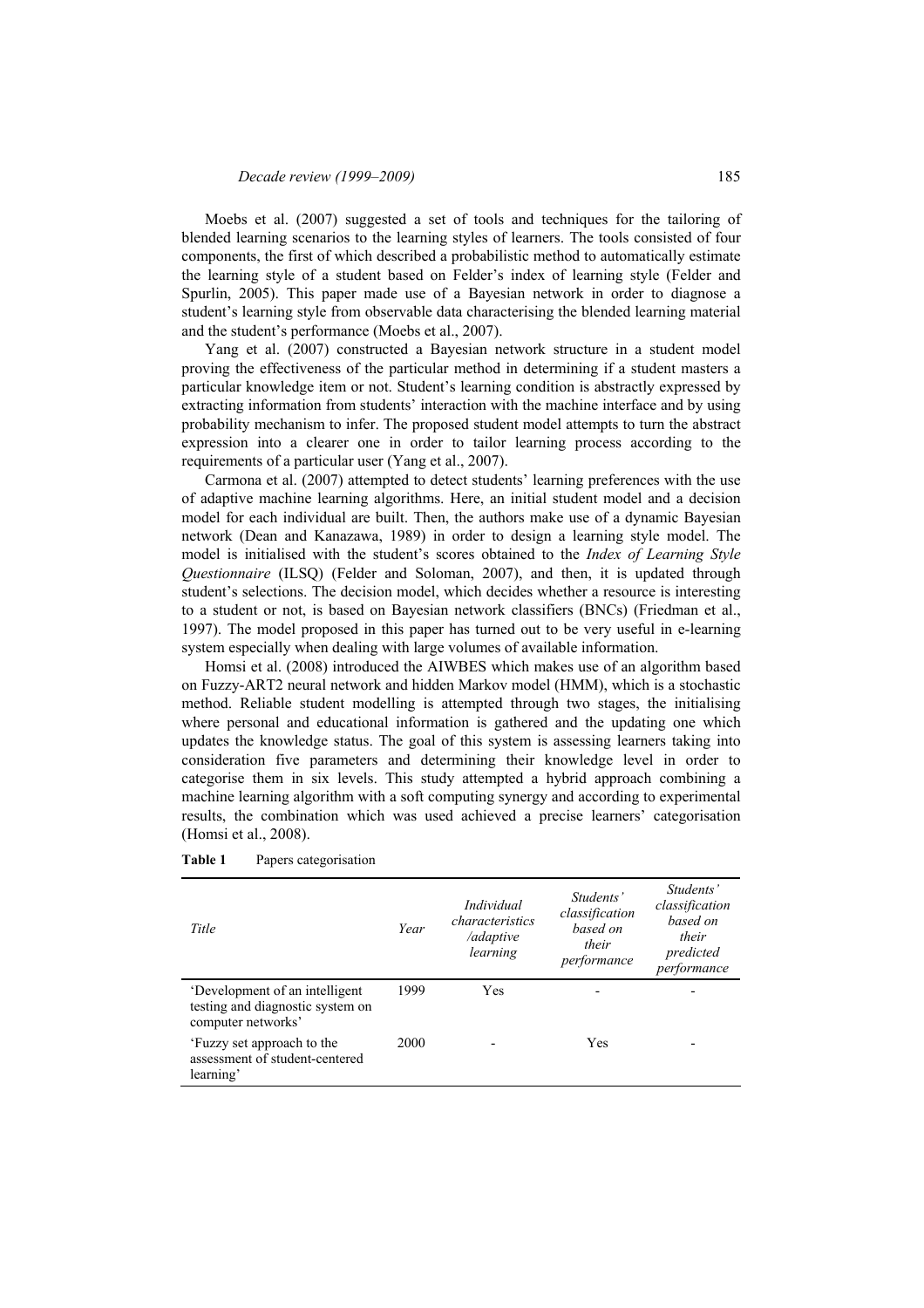## **Table 1** Papers categorisation (continued)

| Title                                                                                                                 | Year | Individual<br>characteristics<br>/adaptive<br>learning | Students'<br>classification<br>based on<br>their<br>performance | Students'<br>classification<br>based on<br>their<br>predicted<br>performance |
|-----------------------------------------------------------------------------------------------------------------------|------|--------------------------------------------------------|-----------------------------------------------------------------|------------------------------------------------------------------------------|
| 'Measuring the intellectual<br>development of students using<br>intelligent assessment software'                      | 2000 |                                                        | Yes                                                             |                                                                              |
| 'Learning achievement<br>evaluation strategy using fuzzy<br>membership function'                                      | 2001 |                                                        | Yes                                                             |                                                                              |
| The intelligent assessment<br>system in web-based distance<br>learning education'                                     | 2001 | Yes                                                    | Yes                                                             |                                                                              |
| 'Bayesian student modeling,<br>user interfaces and feedback:<br>a sensitivity analysis'                               | 2001 |                                                        | Yes                                                             |                                                                              |
| 'Adaptive tutoring in<br>business education using<br>fuzzy backpropagation approach'                                  | 2001 | Yes                                                    |                                                                 |                                                                              |
| 'Fuzzy inference for student<br>diagnosis in adaptive educational<br>hypermedia'                                      | 2002 |                                                        | Yes                                                             |                                                                              |
| 'Fuzzy logic applications to<br>students' evaluation in intelligent<br>learning systems'                              | 2003 | Yes                                                    | Yes                                                             | Yes                                                                          |
| 'Two applications of Bayesian<br>networks'                                                                            | 2003 | Yes                                                    | Yes                                                             |                                                                              |
| 'A neuro-fuzzy classification<br>approach to the assessment of<br>student performance'                                | 2004 |                                                        |                                                                 | Yes                                                                          |
| 'A neuro-fuzzy classification<br>approach to the assessment of<br>student performance'                                | 2004 |                                                        | Yes                                                             | Yes                                                                          |
| Development of a diagnostic<br>system of taxonomies using<br>fuzzy logic-case SOLO (useful<br>for e-learning system)' | 2004 |                                                        | Yes                                                             |                                                                              |
| 'A neuro fuzzy inference system<br>for student modeling in web-<br>based intelligent tutoring<br>systems'             | 2004 | Yes                                                    | Yes                                                             |                                                                              |
| 'Neuro-fuzzy knowledge<br>processing in intelligent<br>learning environments for<br>improved student diagnosis'       | 2005 | Yes                                                    |                                                                 |                                                                              |
| 'Evaluation of fuzzy intelligent<br>learning systems'                                                                 | 2005 | Yes                                                    | Yes                                                             | Yes                                                                          |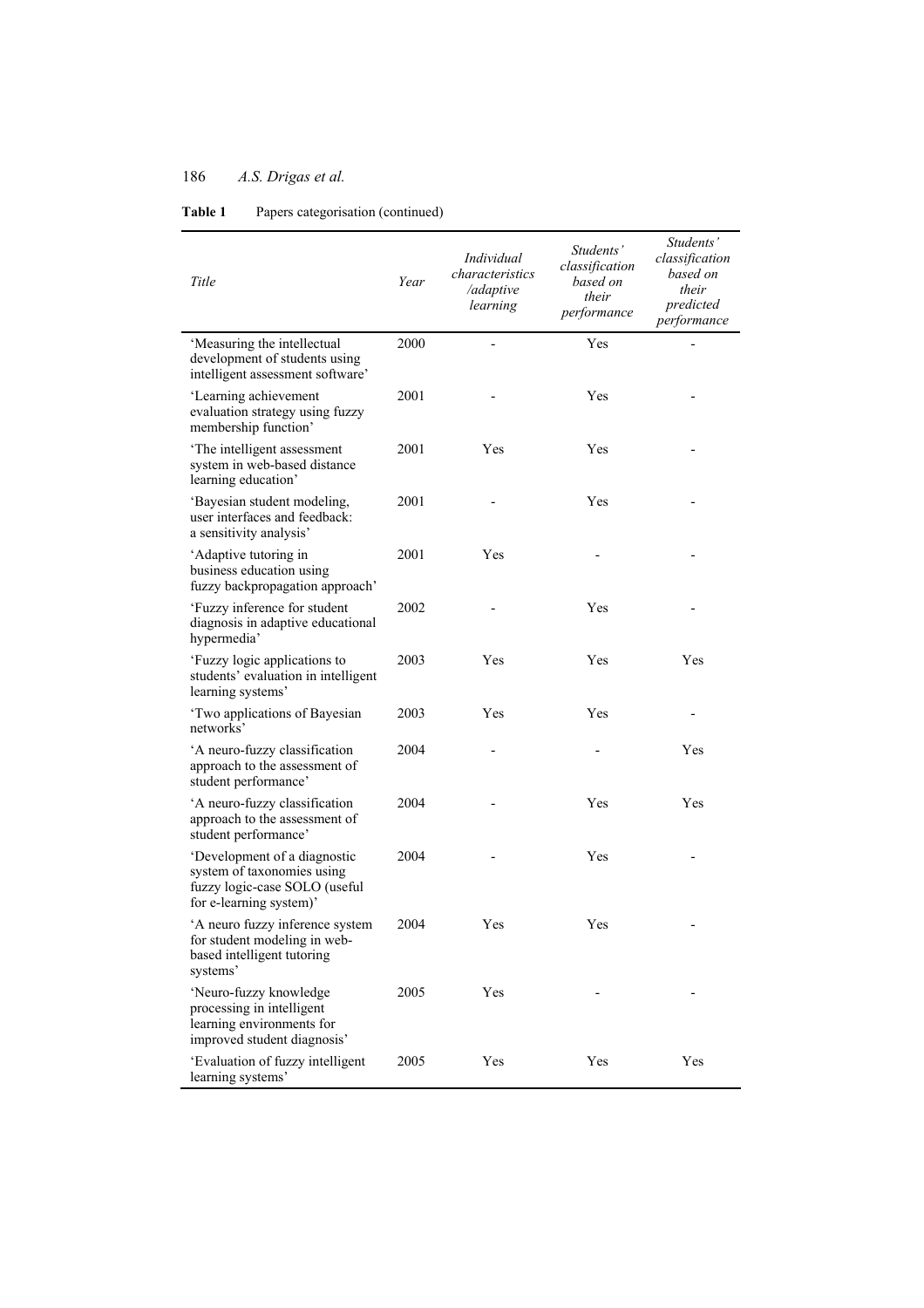## *Decade review (1999–2009)* 187

| Table 1 |  | Papers categorisation (continued) |  |
|---------|--|-----------------------------------|--|
|---------|--|-----------------------------------|--|

| Title                                                                                                                                                             | Year | Individual<br>characteristics<br>/adaptive<br>learning | Students'<br>classification<br>based on<br>their<br>performance | Students'<br>classification<br>based on<br>their<br>predicted<br>performance |
|-------------------------------------------------------------------------------------------------------------------------------------------------------------------|------|--------------------------------------------------------|-----------------------------------------------------------------|------------------------------------------------------------------------------|
| 'Neuro fuzzy reasoner for<br>student modeling'                                                                                                                    | 2006 |                                                        | Yes                                                             |                                                                              |
| 'Inducing fuzzy models<br>for student classification'                                                                                                             | 2006 |                                                        | Yes                                                             | Yes                                                                          |
| 'Bayesian student models based<br>on item to item knowledge<br>structures'                                                                                        | 2006 |                                                        |                                                                 | Yes                                                                          |
| 'Student modeling with atomic<br>Bayesian networks'                                                                                                               | 2006 |                                                        | Yes                                                             |                                                                              |
| 'A Bayes net toolkit for student<br>modeling in intelligent tutoring<br>systems'                                                                                  | 2006 |                                                        | Yes                                                             |                                                                              |
| 'A tool set combining learning<br>styles prediction, a blended<br>learning methodology and<br>facilitator guidebooks - towards<br>a best mix in blended learning' | 2007 | Yes                                                    |                                                                 |                                                                              |
| 'Indirectly visible Bayesian<br>student models'                                                                                                                   | 2007 | Yes                                                    | Yes                                                             |                                                                              |
| 'Discovering student preferences<br>in e-learning'                                                                                                                | 2007 | Yes                                                    |                                                                 |                                                                              |
| 'Research of student model<br>based on Bayesian network'                                                                                                          | 2007 | Yes                                                    | Yes                                                             |                                                                              |
| 'The development of a self-<br>assessment system for the<br>learners answers with the use of<br>GPNN'                                                             | 2008 |                                                        | Yes                                                             |                                                                              |
| 'Student modeling using<br>NN-HMM for EFL course'                                                                                                                 | 2008 | Yes                                                    | Yes                                                             |                                                                              |
| 'Evaluating students'<br>answerscripts using fuzzy<br>numbers associated with<br>degrees of confidence'                                                           | 2008 |                                                        | Yes                                                             |                                                                              |

## **4 Conclusions**

The use of artificial intelligence methods in student modelling field has offered various new approaches in research on the educational field over the last decade. Indeed, each and every tool incorporated by researchers in the last years provides a valuable quality that brings us one step closer to flexible and reliable student modelling. Especially,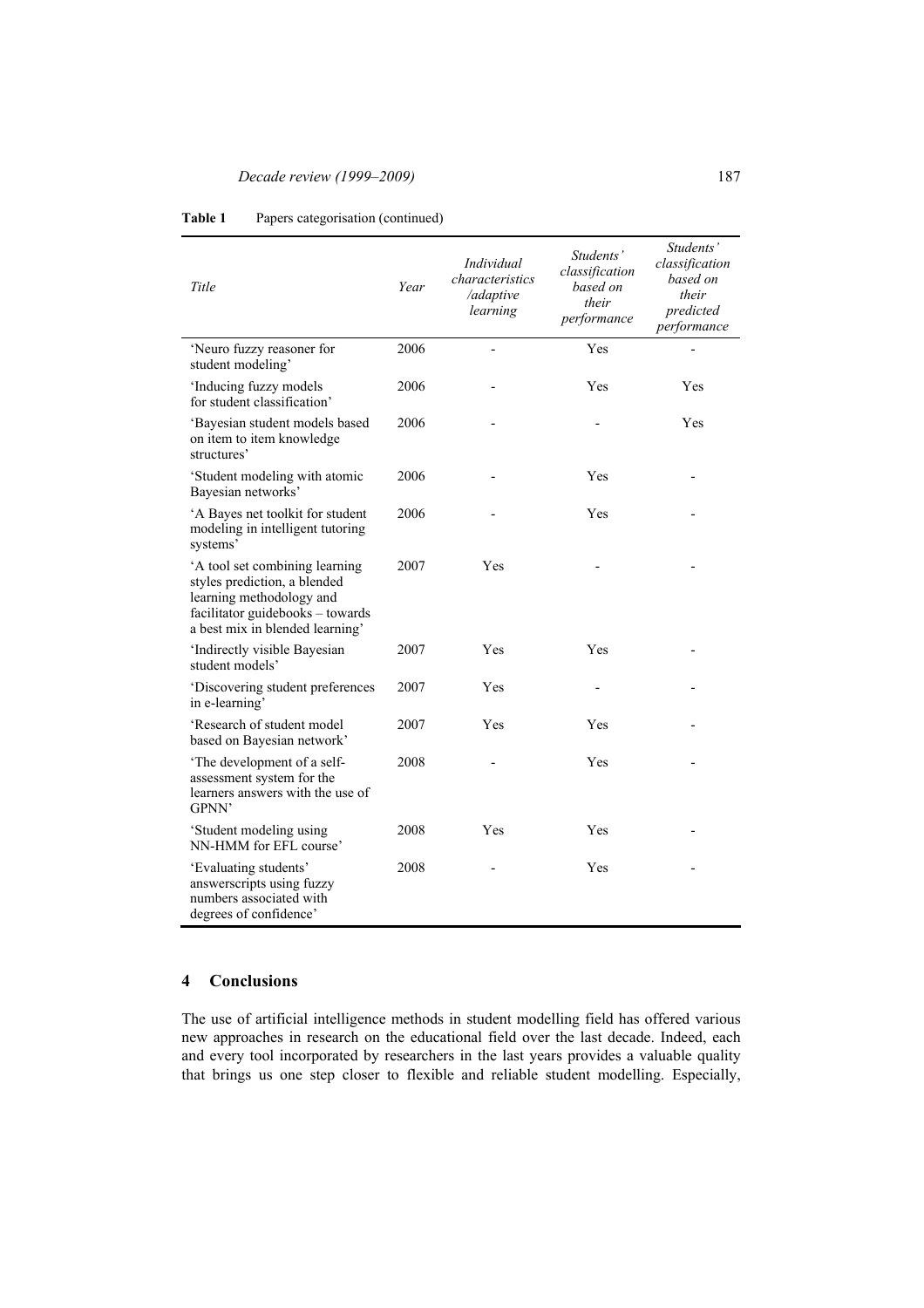hybrid methods that come up via combinations of two or more artificial intelligence tools (e.g., combining neural networks with fuzzy logic or neural networks with genetic programming) seem to optimise research results and that is why researchers will probably keep on emphasising on such approaches which is exactly what has been happening in the last decade and especially by 2004. This relatively new direction is believed to be very hopeful since studies have shown that combining two or more tools, we can overcome several constraints that come up in case of separate application of the tools. In this context, we believe that neuro-fuzzy systems will continue to be one of the most popular researchers' choices as they are of high effectiveness in not only handling human uncertainty in a smooth way, but also to mimic in an impressive extent the way that the instructor adapts his decision-making to each student's individuality. The proposed synergy will be even more popular in the future if researchers focus on coming up with ways to lower the relatively high complexity that the particular combination of tools exhibits.

#### **References**

- Al-Hammadi, A.S. and Milne, R.H. (2003) 'A neuro-fuzzy approach for student performance modeling', *Electronics, Circuits and Systems, 2003. ICECS 2003. Proceedings of the 2003 10th IEEE International Conference*, 2003, Vol. 3, pp.1078–1081.
- Al-Hammadi, A.S. and Milne, R.H. (2004) 'A neuro-fuzzy classification approach to the assessment of student performance', *IEEE in International Conference on Fuzzy Systems*, July, Vol. 2, pp.837–841.
- Alimisis, D., Moro, M., Arlegui, J., Pina, A., Frangou, S. and Papanikolaou, K. (2007) 'Robotics & constructivism in education: the TERECoP project'.
- Baylor, A.L. (1999) 'Intelligent agents as cognitive tools for education', *Educational Technology*, Vol. 39, No. 2, pp.36–40.
- Biswas, R. (1995) 'An application of fuzzy sets in students' evaluation', *Fuzzy Sets Syst.*, Vol. 74, No. 2, pp.187–194.
- Blank, G.D., Parvez, S., Wei, F. and Moritz, S. (2005) 'A web-based its for OO design', poster for *12th International Conference on AIED, Workshop of Adaptive Systems for Web-Based Education: Tools and Reusability*, Amsterdam, The Netherlands, June.
- Brusilovsky, P. (1996) 'Methods and techniques of adaptive hypermedia', *User Modeling and User-Adapted Interaction*, Kluwer Academic Publ., Netherlands, Vol. 6, pp.87–129.
- Brusilovsky, P. and Eklund, J. (1998) 'A study of user model based link annotation in educational hypermedia', *Journal of Universal Computer Science*, Vol. 4, No. 4, pp.429–448.
- Carmona, C., Castillo, G. and Millán, E. (2007) 'Discovering student preferences in e-learning international workshop on applying data mining in e-learning (ADML'07)', at the *Second European Conference on Technology Enhanced Learning (EC-TEL07)*, Crete, Greece, pp.33–42.
- Chang, K.M., Beck, J.E., Mostow, J. and Corbett, A. (2006) 'A Bayes net toolkit for student modeling in intelligent tutoring systems', *Proceedings of the 8th International Conference on Intelligent Tutoring Systems*, Jhongli, Taiwan, pp.104–113.
- Chen, S.M. and Lee, C.H. (1999) 'New methods for students' evaluating using fuzzy sets', *Fuzzy Sets Syst.*, Vol. 104, No. 2, pp.209–218.
- de Antonio, A., Ramirez, J., Imbert, R., Mendez, G. and Aguilar, R. (2005) 'A software architecturefor intelligent virtual environments applied to education', *Rev. Fac. Ing. – Univ. Tarapacá*, Vol. 13, No. 1, pp.47–55.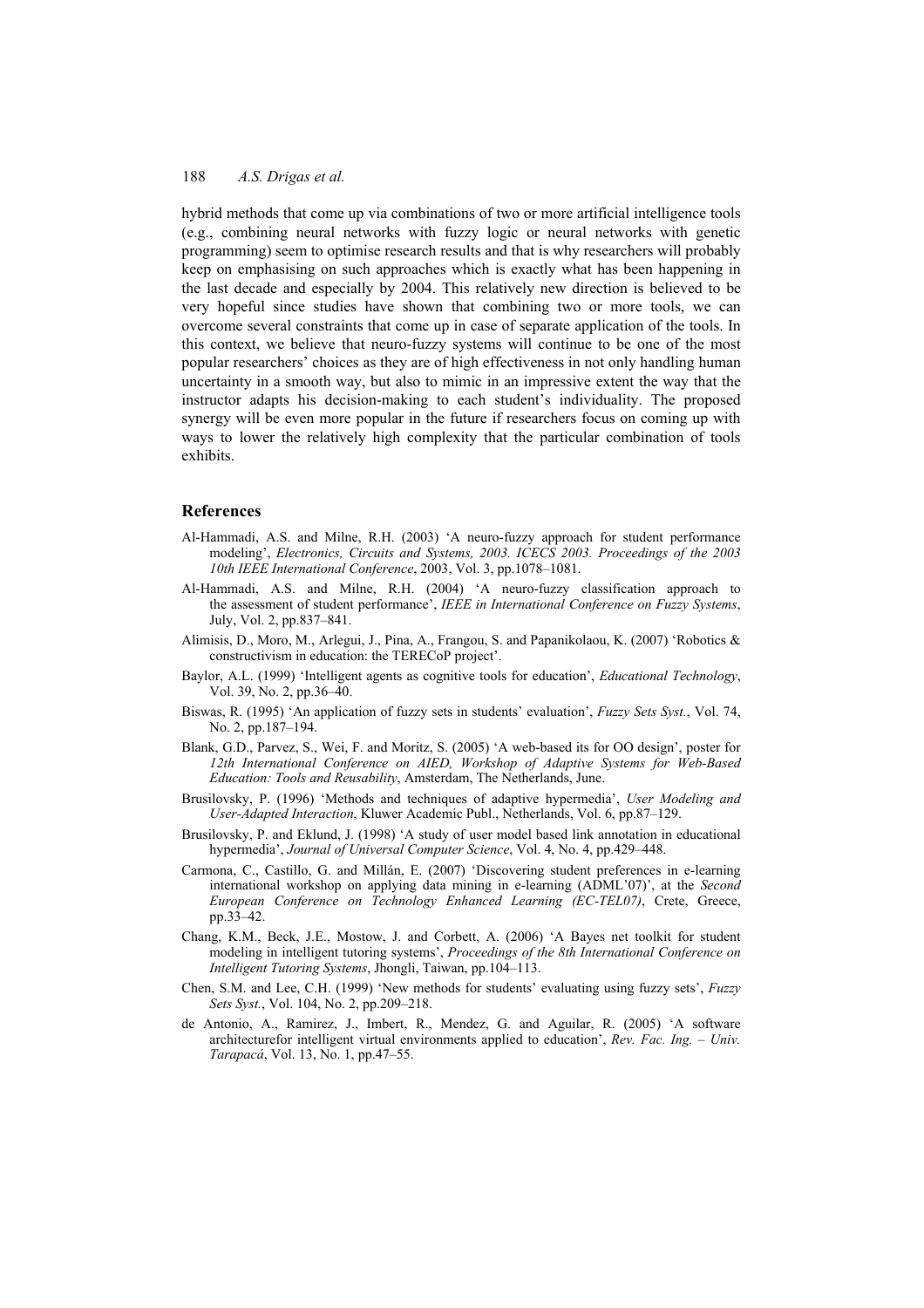- de Arriaga, F., Arriaga, A., El Alami, M., Laureano-Cruces, A. and Ramírez-Rodríguez, J. (2003) 'Fuzzy logic applications to students' evaluation in intelligent learning systems', *En Memorias XVI Congreso Nacional y II Congreso Internacional de Informática y Computación de la ANIEI*, Zacatecas, 22–24 de Octubre del 2003, Vol. I, pp.161–166.
- de Arriaga, F., El Alami, M. and Arriaga, A. (2005) 'Evaluation of fuzzy intelligent learning systems', in A. Méndez-Vilas et al. (Eds.): *Recent Research Developments in Learning Technologies*, Formatex.
- Dean, T. and Kanazawa, K. (1989) 'A model for reasoning about persistence and causation', *Computational Intelligence*, Vol. 5, pp.142–150.
- Desmarais, M. and Gagnon, M. (2006) 'Bayesian student models based on item to item knowledge structures, n', *Proceedings of the 1st European Conference on Technology-Enhanced Learning*, Springer, Heidelberg, Vol. 4227, pp.111–124.
- Díez, F.J. (1994) 'Sistema experto Bayesiano para ecocardiografía', PhD dissertation, Dpto. Informática y Automática, Madrid, UNED.
- Drigas, A., Vrettaros, J. and Kouremenos, D. (2004a) 'Teleeducation and e-learning services for teaching English as a second language to deaf people, whose first language is the sign language', *WSEAS Transactions on Information Science and Applications*, September, Vol. 1,  $No. 3.$
- Drigas, A.S. and Vrettaros, J. (2004) 'An intelligent tool for building e-learning contend-material using natural language in digital libraries', *Proceedings of WSEAS Int. Conf. on E-AVTIVITIES (E-AVTIVITIES 2004)*, Rethymno, Crete, Greece, 24–26 October, selected and is included also in *WSEAS Transactions on Information Science and Applications*, November, Vol. 1, No. 5.
- Drigas, A.S., Vrettaros, J., Stavrou, L. and Kouremenos, D. (2004b) 'Elearning environment for deaf people in the e-commerce and new technologies sector', *6th WSEAS International Conference on EACTIVITIES*, Rethymno, 20 October.
- Felder, R.M. and Soloman, B.A. (2007) *Index of Learning Style Questionnaire*.
- Felder, R.M. and Spurlin, J. (2005) 'Applications, reliability and validity of the index of learning styles', *Int. J. Engng. Ed.*, Vol. 21, No. 1, pp.103–112.
- Frias-Martinez, E., Magoulas, G.D., Chen, S.Y. and Macredie, R.D. (2005) 'Modeling human behavior in user-adaptive systems: recent advances using soft computing technique', *Expert Systems with Applications*, Vol. 29, No. 2.
- Friedman, N., Geiger, D. and Goldszmidt, M. (1997) 'Bayesian network classifiers', *Machine Learning*, Vol. 29, Nos. 2–3, pp.131–163.
- Grigoriadou, M., Kornilakis, H., Papanikolaou, K. and Magoulas, G. (2002) 'Fuzzy inference for student diagnosis in adaptive educational systems', in I.P. Vlahavas and C.D. Spyropoulos (Eds.): *Methods and Applications of Artificial Intelligence*, *Lecture Notes in Artificial Intelligence*, Vol. 2308, pp.191–202, Springer-Verlag, Berlin.
- Haron, N. and Salim, N. (2005) 'Individualizing learning material of adaptive hypermedia learning system based on personality factor (MBTI) using fuzzy logic techniques'.
- Hawkes, L.W., Derry, S.J. and Rundensteiner, E.A. (1990) 'Individualized tutoring using an intelligent fuzzy temporal relational database', *International Journal of Man-Machines Studies*, Vol. 33, pp.409–429.
- Heckerman, D.E., Horvitz, E. and Nathwani, B. (1989) 'Update on the pathfinder project', *Proceedings of the Thirteenth Symposium on Computer Applications in Medical Care*, Washington, DC.
- Homsi, M., Lutfi, R., Rosa, M.C. and Barakat, G. (2008) 'Student modeling using NN HMM for EFL course, information and communication technologies: from theory to applications', *ICTTA 2008. 3rd International Conference*, 7–11 April, pp.1–6.
- Hwang, G.J. (1999) 'Development of an intelligent testing and diagnostic system on computer networks', *Proceedings of the National Science Council of ROC*, Vol. 9, No. 1, pp.1–9.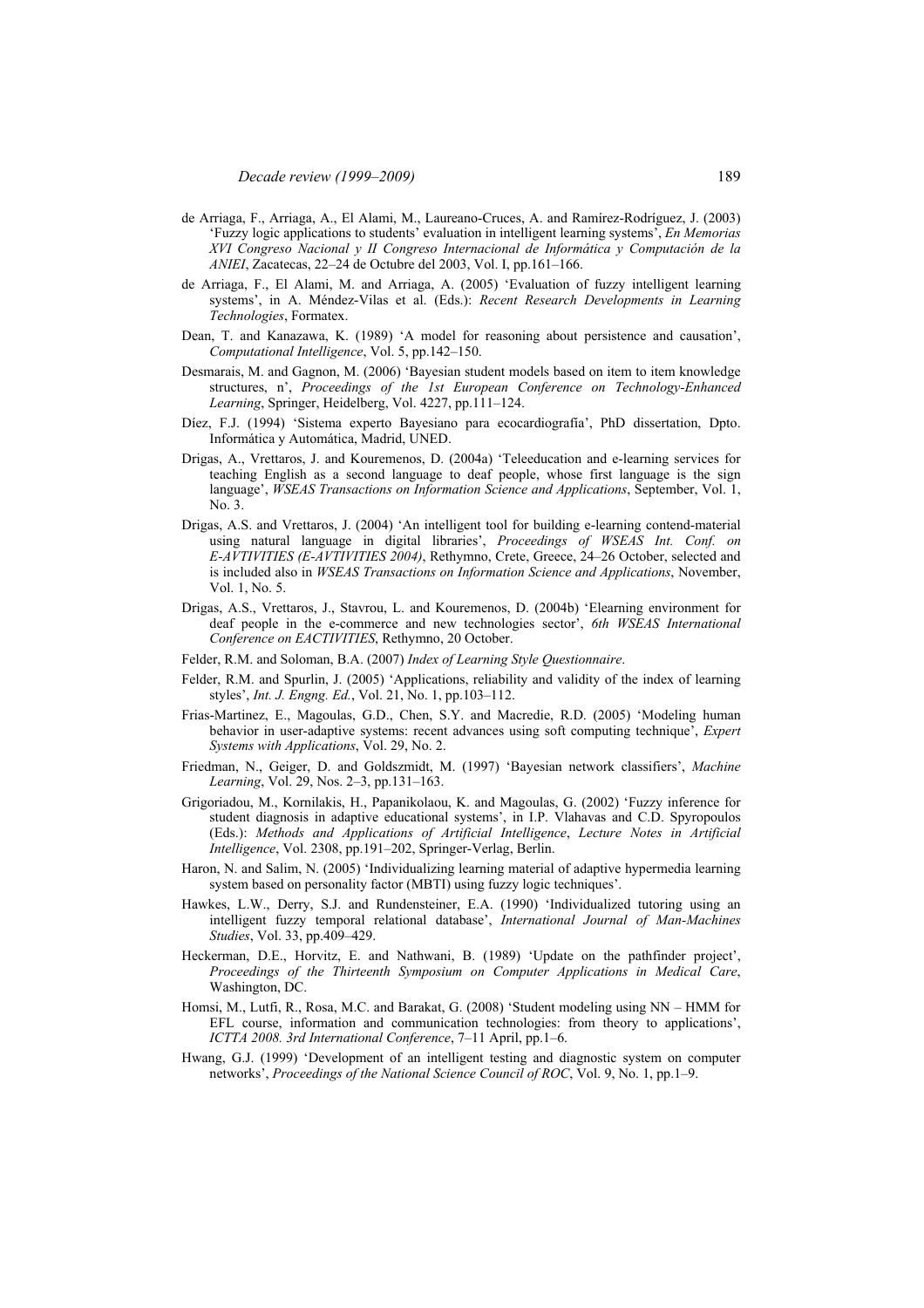- Kinshuk, A., Nikov, A. and Patel, A. (2001) 'Adaptive tutoring in business education using fuzzy backpropagation approach', in *Proceedings of the Ninth International Conference on Human-Computer Interaction*, pp.465–468.
- Kwok, R. and Ma, J. (1999) 'Use of group support system for collaborative assessment', *Comput. Educ. Int. J.*, Vol. 32, pp.109–125
- Lane, H.C. (2006) 'Intelligent tutoring systems: prospects for guided practice and efficient learning', White paper for the Army's Science of Learning Workshop, Hampton, VA, 1–3 August.
- Li, D-Y., Liu, C-Y. and Du-He, H-X. (2004) 'Artificial intelligence with uncertainty', *Journal of Software 2004*, Vol. 15, No. 11, pp.1583–1594.
- Liao, S-H. (2005) 'Expert system methodologies and applications a decade review from 1995 to 2004', *Expert Syst. Appl.*, Vol. 28, No. 1, pp.93–103.
- Ma, J. (1996) 'Group decision support system for assessment of problem-based learning', *IEEE Trans. Educ.*, Vol. 39, pp.388–393.
- Ma, J. and Zhou, D. (2000) 'Fuzzy set approach to the assessment of student-centered learning', *IEEE Trans. Educ.*, Vol. 43, pp.237–241.
- McAlister, M. and Wermter, S. (1999) 'Rule generation from neural networks for student assessment', *Proceedings of the International Joint Conference on Neural Networks*, Washington, USA, July.
- Mir Sadique, A. and Ghatol, A.A. (2004) 'An adaptive neuro fuzzy inference system for student modeling', in *Web-Based Intelligent Tutoring Systems*.
- Moebs, S., Piombo, C., Batatia, H. and Weibelzahl, S. (2007) 'A tool set combining learning styles prediction, a blended learning methodology and facilitator guidebooks – towards a best mix in blended learning', in *Proceedings Interactive Computer Aided Learning*, Villach, Austria.
- Moritz, S. and Blank, G.D. (2005) 'A design-first curriculum for teaching java in a CS1 course', *ACM SIGCSE Bulletin Archive*, June, Vol. 37, No. 2, pp.89–93.
- Moritz, S., Wei, F., Parvez, S. and Blank, G.D. (2005) 'From objects-first to design-first with multimedia and intelligent tutoring', *The Tenth ITiCSE*, Monte da Caparica, Portugal, June.
- Mostow, J. and Aist, G. (2001) 'Evaluating tutors that listen: an overview of project LISTEN', in K. Forbus and P. Feltovich (Eds.): *Smart Machines in Education*, pp.169–234, MIT/AAA Press, Menlo Park, CA.
- Nykänen, O. (2006) 'Inducing fuzzy models for student classification', *Educational Technology & Society*, Vol. 9, No. 2, pp.223–234.
- Olds, B., Miller, R. and Pavelich, M. (2000) 'Measuring the intellectual development of engineering students using intelligent assessment software', *Proceedings of the International Conference on Engineering Education*, Taipei, Taiwan, 14–18 August.
- Russell, S. and Norvig, P. (1995) *Artificial Intelligence: A Modern Approach*, Morgan-Kaufman, Los Altos, CA.
- Salleh, N.S.M., Jais, J., Mazalan, L., Ismail, R., Yussof, S., Ahmad, A., Anuar, A. and Mohamad, D. (2007) 'Sign language to voice recognition: hand detection techniques for vision-based approach', *Uniten Student Conference on Research and Development (SCOReD)*, 14–15 May.
- Sevarac, Z. (2006) 'Neuro fuzzy reasoner for student modeling', *Proceedings of the Sixth International Conference on Advanced Learning Technologies*, pp.740–744.
- Shen, R., Tang, Y. and Zhang, T. (2001) 'The intelligent assessment system in web-based distance learning education', in *31th ASEE/IEEE Frontiers in Education Conference*.
- Siddique, M.N.H. and Tokhi, M. (2001) 'Training neural networks: backpropagation vs. genetic algorithms', in *Proceedings of the IEEE International Joint Conference on Neural Networks*, Vol. 4, pp.2673–2678.